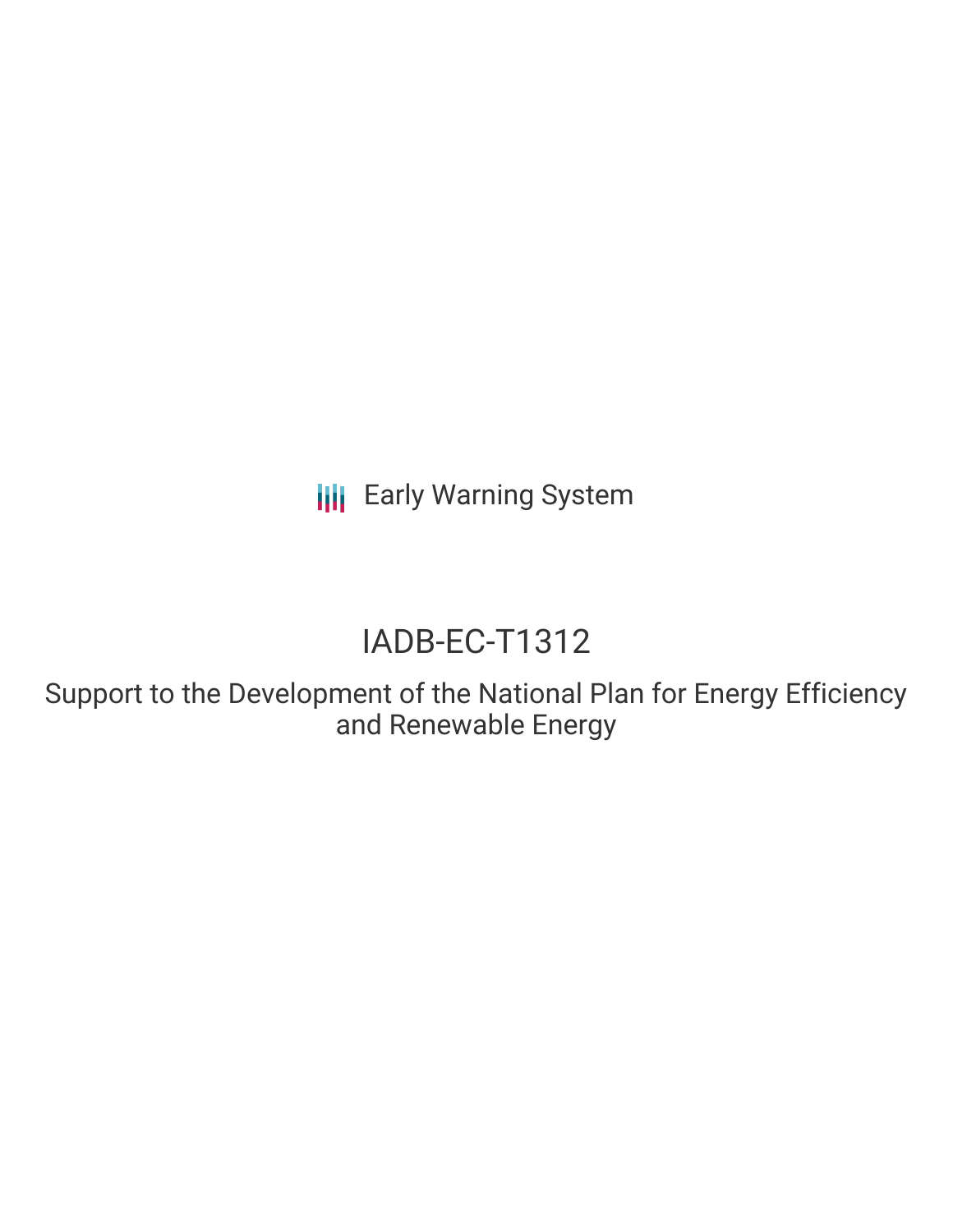

### **Quick Facts**

| <b>Countries</b>               | Ecuador                                                |
|--------------------------------|--------------------------------------------------------|
| <b>Financial Institutions</b>  | Inter-American Development Bank (IADB)                 |
| <b>Status</b>                  | Approved                                               |
| <b>Bank Risk Rating</b>        | C                                                      |
| <b>Voting Date</b>             | 2015-09-10                                             |
| <b>Borrower</b>                | Ministry of Electricity and Renewable Energy - Ecuador |
| <b>Sectors</b>                 | <b>Energy, Technical Cooperation</b>                   |
| <b>Investment Type(s)</b>      | Grant                                                  |
| <b>Investment Amount (USD)</b> | $$0.35$ million                                        |
| <b>Project Cost (USD)</b>      | $$0.35$ million                                        |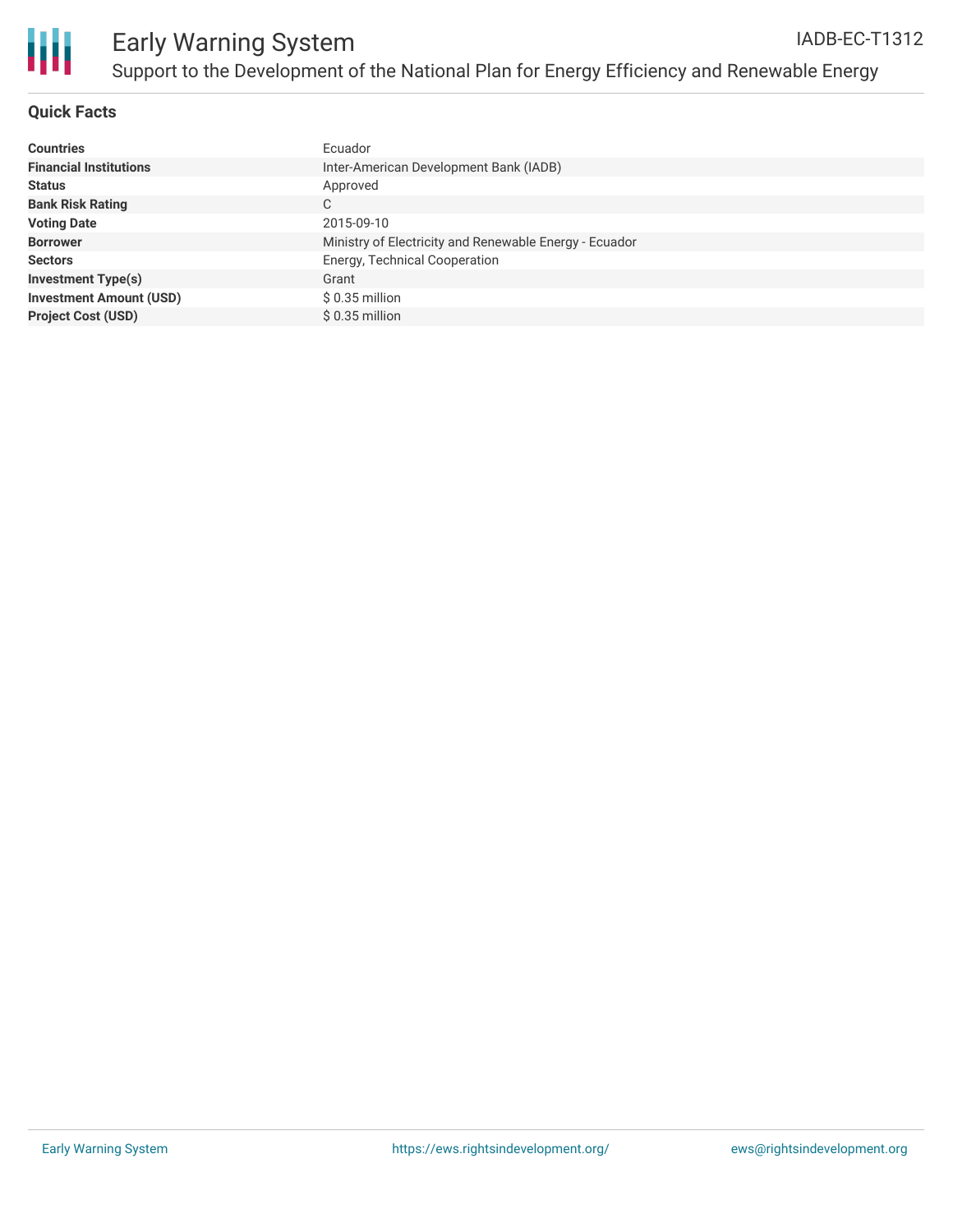

### **Project Description**

This project funds cooperation and studies into a national energy efficiency plan for Ecuador. The funding comes in two parts. The first involves technical cooperation between the Inter-American development bank and Ecuador to explore effective energy strategies, and the second involves providing the government of Ecuador with funds to conduct its own studies into energy strategies.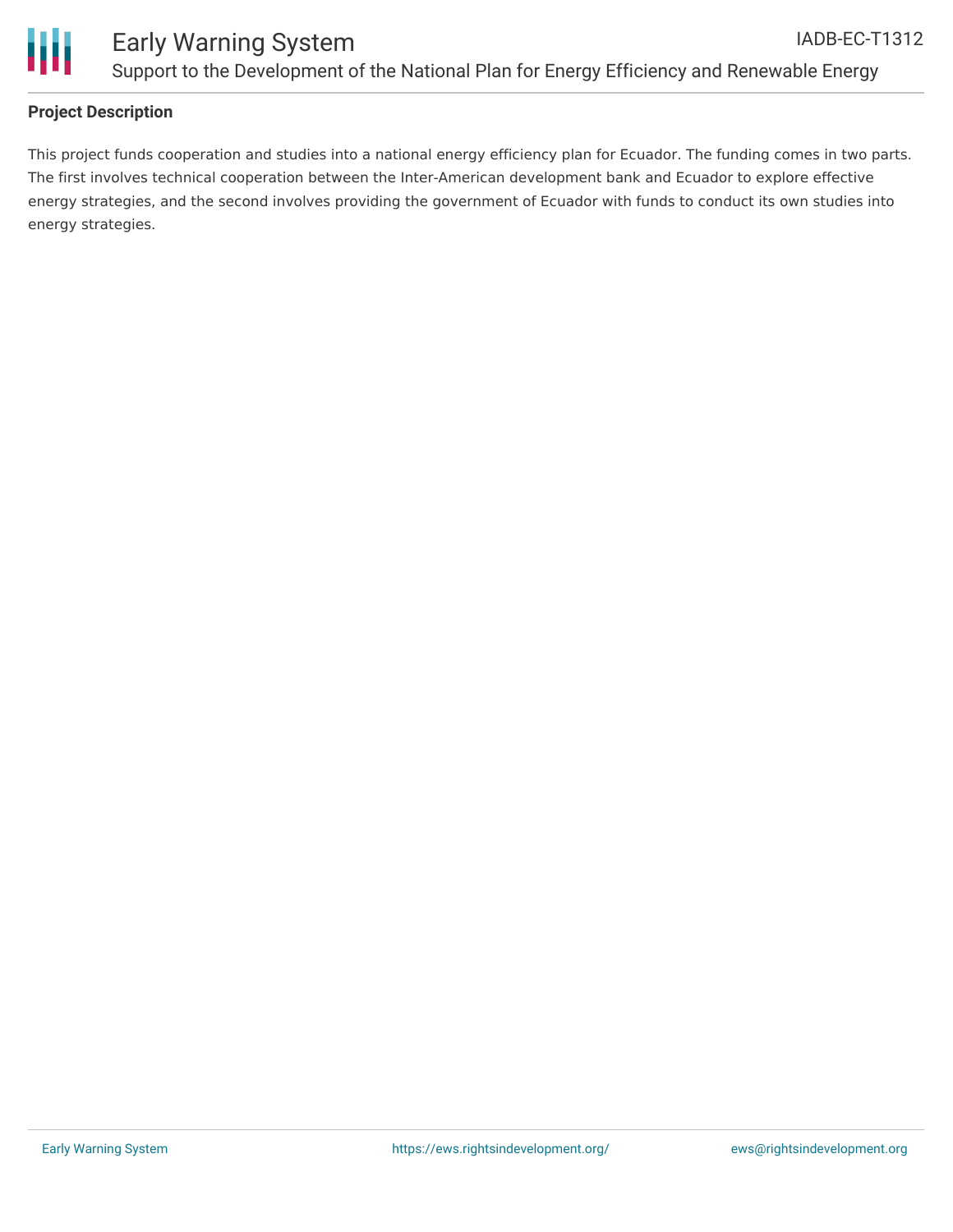

#### **Investment Description**

• Inter-American Development Bank (IADB)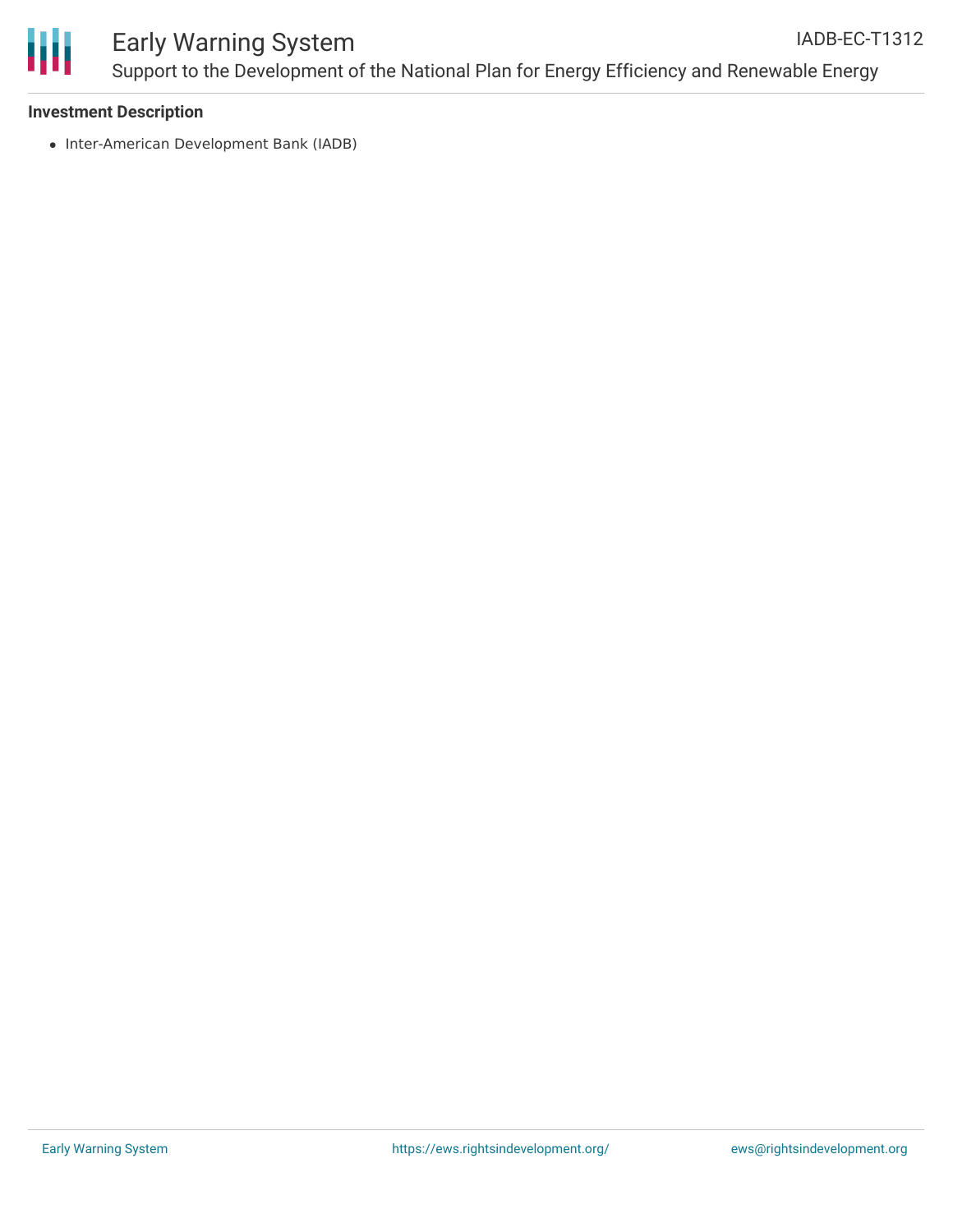

#### **Contact Information**

\*no contact information provided\*

#### ACCOUNTABILITY MECHANISM OF IADB

The Independent Consultation and Investigation Mechanism (MICI) is the independent complaint mechanism and fact-finding body for people who have been or are likely to be adversely affected by an Inter-American Development Bank (IDB) or Inter-American Investment Corporation (IIC)-funded project. If you submit a complaint to MICI, they may assist you in addressing the problems you raised through a dispute-resolution process with those implementing the project and/or through an investigation to assess whether the IDB or IIC is following its own policies for preventing or mitigating harm to people or the environment. You can submit a complaint by sending an email to MICI@iadb.org. You can learn more about the MICI and how to file a complaint at http://www.iadb.org/en/mici/mici,1752.html (in English) or http://www.iadb.org/es/mici/mici,1752.html (Spanish).